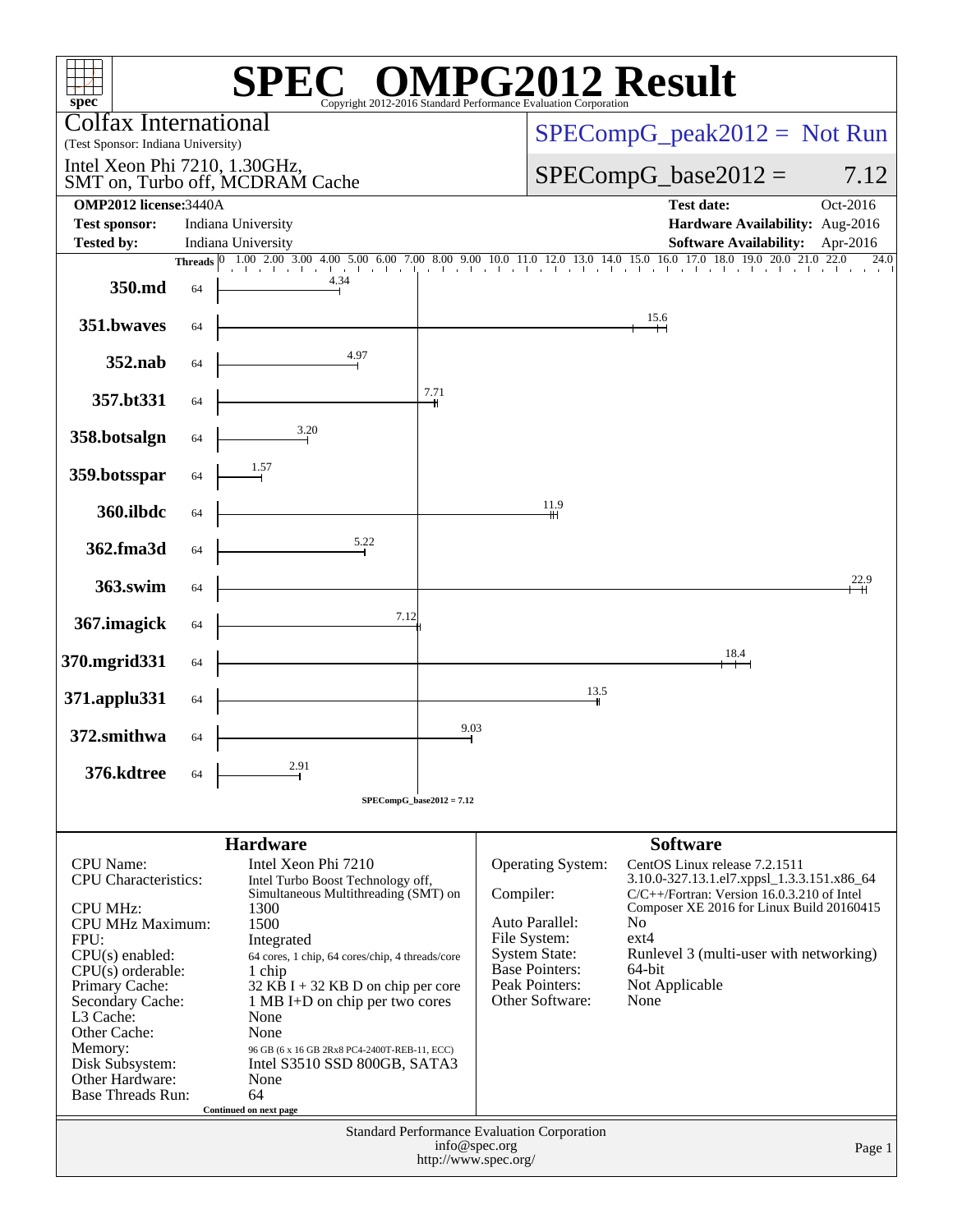Colfax International

(Test Sponsor: Indiana University)

SMT on, Turbo off, MCDRAM Cache Intel Xeon Phi 7210, 1.30GHz,

**[Test sponsor:](http://www.spec.org/auto/omp2012/Docs/result-fields.html#Testsponsor)** Indiana University **[Hardware Availability:](http://www.spec.org/auto/omp2012/Docs/result-fields.html#HardwareAvailability)** Aug-2016

 $SPECompG_peak2012 = Not Run$  $SPECompG_peak2012 = Not Run$ 

 $SPECompG_base2012 = 7.12$  $SPECompG_base2012 = 7.12$ 

**[OMP2012 license:](http://www.spec.org/auto/omp2012/Docs/result-fields.html#OMP2012license)**3440A **[Test date:](http://www.spec.org/auto/omp2012/Docs/result-fields.html#Testdate)** Oct-2016

**[Tested by:](http://www.spec.org/auto/omp2012/Docs/result-fields.html#Testedby)** Indiana University **[Software Availability:](http://www.spec.org/auto/omp2012/Docs/result-fields.html#SoftwareAvailability)** Apr-2016

[Minimum Peak Threads:](http://www.spec.org/auto/omp2012/Docs/result-fields.html#MinimumPeakThreads) [Maximum Peak Threads:](http://www.spec.org/auto/omp2012/Docs/result-fields.html#MaximumPeakThreads)

| <b>Results Table</b> |             |                 |       |                |       |                |       |             |                        |              |                |              |                |              |
|----------------------|-------------|-----------------|-------|----------------|-------|----------------|-------|-------------|------------------------|--------------|----------------|--------------|----------------|--------------|
|                      | <b>Base</b> |                 |       |                |       |                |       | <b>Peak</b> |                        |              |                |              |                |              |
| <b>Benchmark</b>     |             | Threads Seconds | Ratio | <b>Seconds</b> | Ratio | <b>Seconds</b> | Ratio |             | <b>Threads Seconds</b> | <b>Ratio</b> | <b>Seconds</b> | <b>Ratio</b> | <b>Seconds</b> | <b>Ratio</b> |
| 350.md               | 64          | 1069            | 4.33  | 1067           | 4.34  | 1068           | 4.34  |             |                        |              |                |              |                |              |
| 351.bwayes           | 64          | 307             | 14.8  | 284            | 15.9  | 290            | 15.6  |             |                        |              |                |              |                |              |
| $352$ .nab           | 64          | 782             | 4.97  | 783            | 4.97  | 782            | 4.97  |             |                        |              |                |              |                |              |
| 357.bt331            | 64          | 607             | 7.81  | 615            | 7.71  | 615            | 7.70  |             |                        |              |                |              |                |              |
| 358.botsalgn         | 64          | 1360            | 3.20  | 1360           | 3.20  | 1360           | 3.20  |             |                        |              |                |              |                |              |
| 359.botsspar         | 64          | 3345            | 1.57  | 3347           | 1.57  | 3352           | 1.57  |             |                        |              |                |              |                |              |
| 360.ilbdc            | 64          | 295             | 12.1  | 299            | 11.9  | 301            | 11.8  |             |                        |              |                |              |                |              |
| 362.fma3d            | 64          | 728             | 5.22  | 727            | 5.23  | 729            | 5.21  |             |                        |              |                |              |                |              |
| 363.swim             | 64          | 202             | 22.5  | 196            | 23.1  | 198            | 22.9  |             |                        |              |                |              |                |              |
| 367.imagick          | 64          | 976             | 7.20  | 994            | 7.07  | 988            | 7.12  |             |                        |              |                |              |                |              |
| 370.mgrid331         | 64          | 234             | 18.9  | 240            | 18.4  | 247            | 17.9  |             |                        |              |                |              |                |              |
| 371.applu331         | 64          | 447             | 13.6  | 449            | 13.5  | 450            | 13.5  |             |                        |              |                |              |                |              |
| 372.smithwa          | 64          | 594             | 9.03  | 593            | 9.04  | 595            | 9.01  |             |                        |              |                |              |                |              |
| 376.kdtree           | 64          | 1545            | 2.91  | 1544           | 2.91  | 1542           | 2.92  |             |                        |              |                |              |                |              |

#### **[Platform Notes](http://www.spec.org/auto/omp2012/Docs/result-fields.html#PlatformNotes)**

 Sysinfo program /home/lijunj/SPEC/omp2012-1.1-run/Docs/sysinfo Revision 563 of 2016-06-10 (097295389cf6073d8c3b03fa376740a5) running on knl1.uits.indiana.edu Wed Oct 5 13:47:22 2016

 This section contains SUT (System Under Test) info as seen by some common utilities. To remove or add to this section, see: <http://www.spec.org/omp2012/Docs/config.html#sysinfo>

 From /proc/cpuinfo model name : Intel(R) Xeon Phi(TM) CPU 7210 @ 1.30GHz 1 "physical id"s (chips) 256 "processors" cores, siblings (Caution: counting these is hw and system dependent. The following excerpts from /proc/cpuinfo might not be reliable. Use with caution.) cpu cores : 64 siblings : 256 physical 0: cores 0 1 2 3 6 7 10 11 12 13 14 15 18 19 20 21 22 23 24 25 26 27 28 29 30 31 32 33 34 35 36 37 38 39 40 41 42 43 44 45 46 47 48 49 50 51 52 53 56 57 58 59 60 61 62 63 64 65 68 69 70 71 72 73 cache size : 1024 KB

Continued on next page

Standard Performance Evaluation Corporation [info@spec.org](mailto:info@spec.org) <http://www.spec.org/>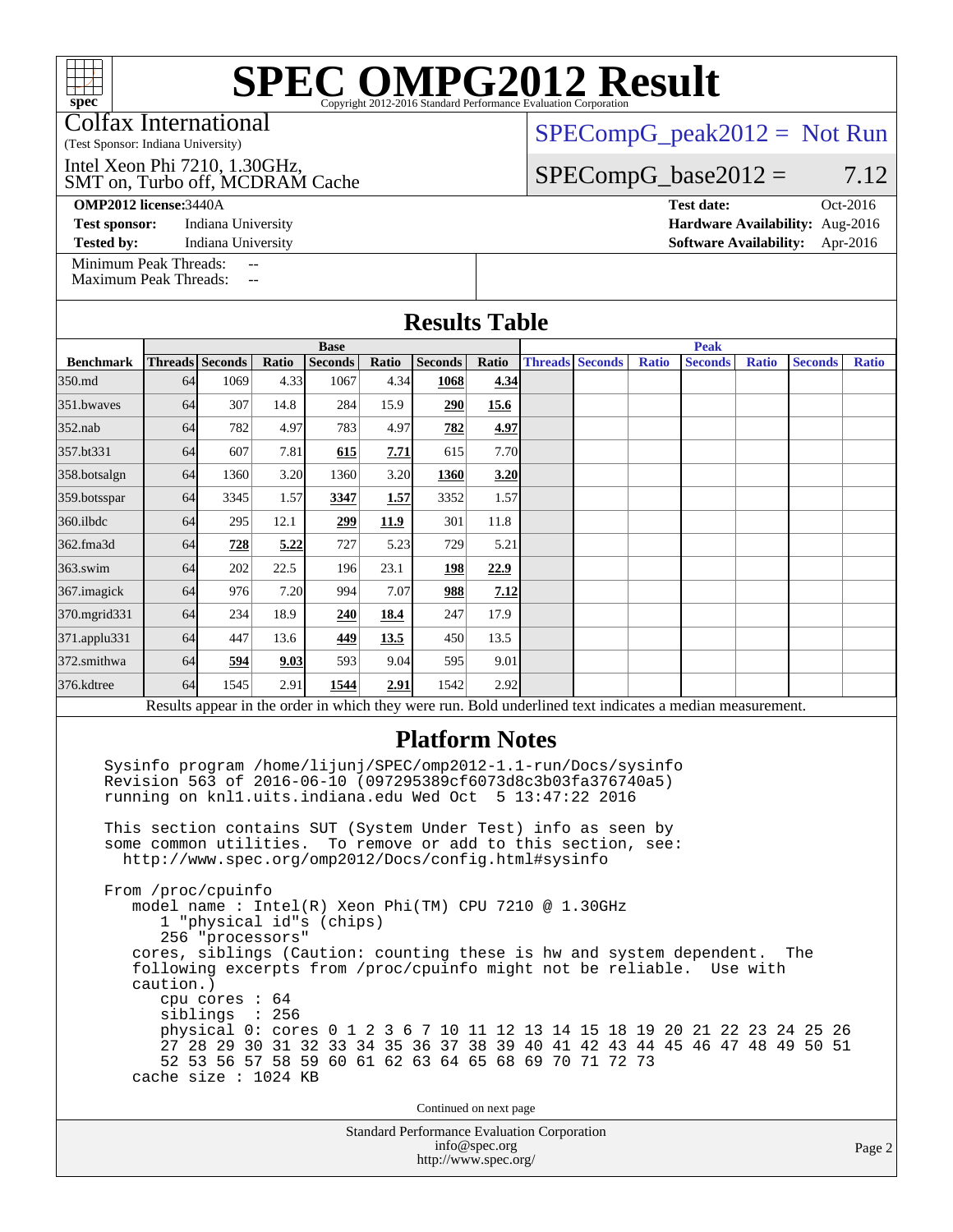

Colfax International

 $SPECompG_peak2012 = Not Run$  $SPECompG_peak2012 = Not Run$ 

SMT on, Turbo off, MCDRAM Cache Intel Xeon Phi 7210, 1.30GHz,

 $SPECompG_base2012 = 7.12$  $SPECompG_base2012 = 7.12$ 

(Test Sponsor: Indiana University)

**[OMP2012 license:](http://www.spec.org/auto/omp2012/Docs/result-fields.html#OMP2012license)**3440A **[Test date:](http://www.spec.org/auto/omp2012/Docs/result-fields.html#Testdate)** Oct-2016 **[Test sponsor:](http://www.spec.org/auto/omp2012/Docs/result-fields.html#Testsponsor)** Indiana University **[Hardware Availability:](http://www.spec.org/auto/omp2012/Docs/result-fields.html#HardwareAvailability)** Aug-2016 **[Tested by:](http://www.spec.org/auto/omp2012/Docs/result-fields.html#Testedby)** Indiana University **[Software Availability:](http://www.spec.org/auto/omp2012/Docs/result-fields.html#SoftwareAvailability)** Apr-2016

#### **[Platform Notes \(Continued\)](http://www.spec.org/auto/omp2012/Docs/result-fields.html#PlatformNotes)**

From /proc/meminfo<br>MemTotal: 98679320 kB HugePages\_Total: 0<br>Hugepagesize: 2048 kB Hugepagesize: /usr/bin/lsb\_release -d CentOS Linux release 7.2.1511 (Core) From /etc/\*release\* /etc/\*version\* centos-release: CentOS Linux release 7.2.1511 (Core) centos-release-upstream: Derived from Red Hat Enterprise Linux 7.2 (Source) os-release: NAME="CentOS Linux" VERSION="7 (Core)" ID="centos" ID\_LIKE="rhel fedora" VERSION\_ID="7" PRETTY\_NAME="CentOS Linux 7 (Core)" ANSI\_COLOR="0;31" CPE\_NAME="cpe:/o:centos:centos:7" redhat-release: CentOS Linux release 7.2.1511 (Core) system-release: CentOS Linux release 7.2.1511 (Core) system-release-cpe: cpe:/o:centos:centos:7 uname -a: Linux knl1.uits.indiana.edu 3.10.0-327.13.1.el7.xppsl\_1.3.3.151.x86\_64 #1 SMP Fri Jun 10 15:04:35 UTC 2016 x86\_64 x86\_64 x86\_64 GNU/Linux run-level 3 Oct 5 12:52 SPEC is set to: /home/lijunj/SPEC/omp2012-1.1-run Type Size Used Avail Use% Mounted on<br>ext4 713G 77G 601G 12% / /dev/sda3 ext4 713G 77G 601G 12% / Cannot run dmidecode; consider saying 'chmod +s /usr/sbin/dmidecode' (End of data from sysinfo program)

#### **[General Notes](http://www.spec.org/auto/omp2012/Docs/result-fields.html#GeneralNotes)**

 BIOS settings: Intel Simultaneous Multithreading (SMT): on Intel Turbo Boost Technology (Turbo): off Cluster Mode: quadrant Memory Mode: cache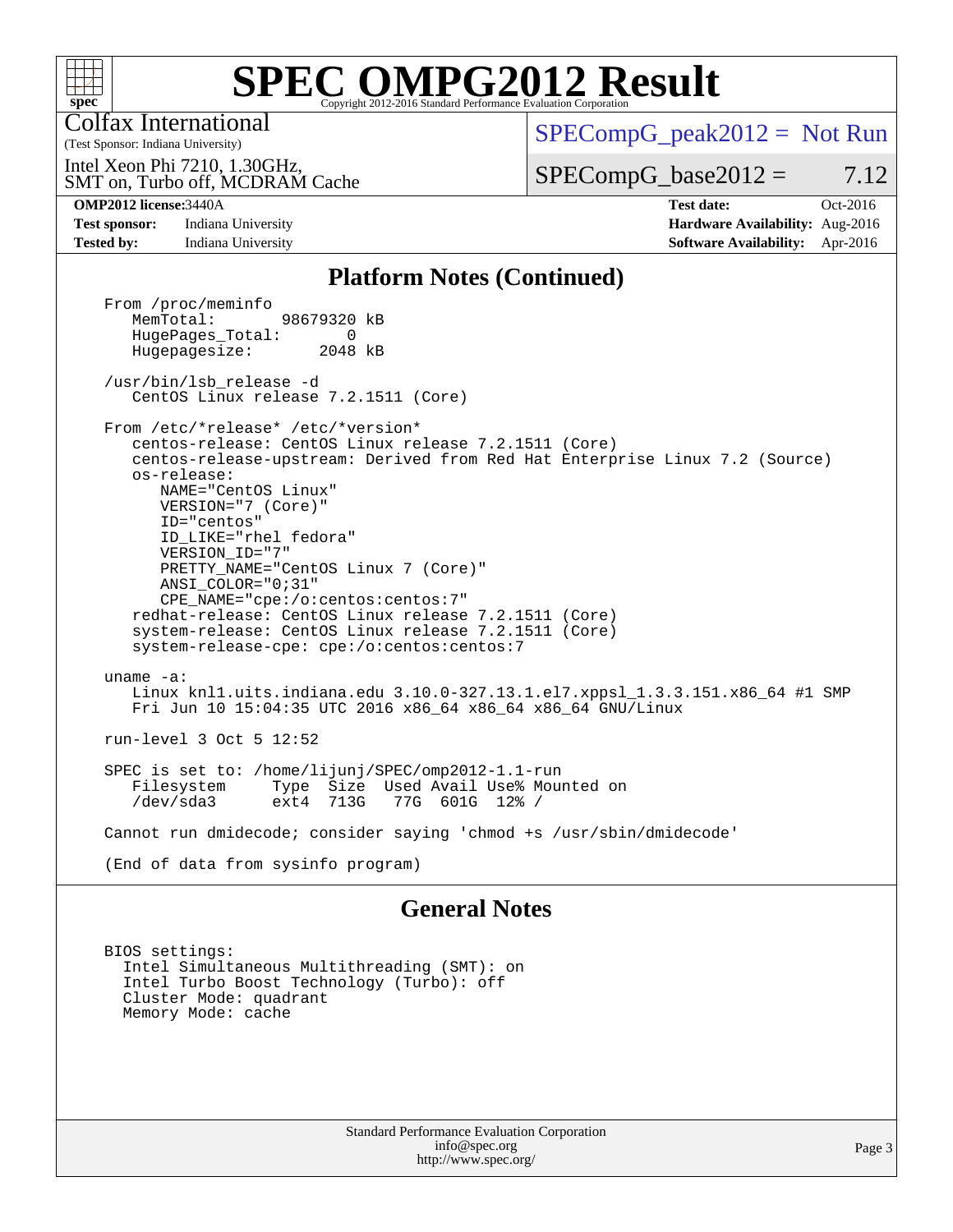

Colfax International

(Test Sponsor: Indiana University)

 $SPECompG_peak2012 = Not Run$  $SPECompG_peak2012 = Not Run$ 

SMT on, Turbo off, MCDRAM Cache Intel Xeon Phi 7210, 1.30GHz,

#### **[OMP2012 license:](http://www.spec.org/auto/omp2012/Docs/result-fields.html#OMP2012license)**3440A **[Test date:](http://www.spec.org/auto/omp2012/Docs/result-fields.html#Testdate)** Oct-2016

**[Test sponsor:](http://www.spec.org/auto/omp2012/Docs/result-fields.html#Testsponsor)** Indiana University **[Hardware Availability:](http://www.spec.org/auto/omp2012/Docs/result-fields.html#HardwareAvailability)** Aug-2016

 $SPECompG_base2012 = 7.12$  $SPECompG_base2012 = 7.12$ 

**[Tested by:](http://www.spec.org/auto/omp2012/Docs/result-fields.html#Testedby)** Indiana University **[Software Availability:](http://www.spec.org/auto/omp2012/Docs/result-fields.html#SoftwareAvailability)** Apr-2016

### **[Base Compiler Invocation](http://www.spec.org/auto/omp2012/Docs/result-fields.html#BaseCompilerInvocation)**

[C benchmarks](http://www.spec.org/auto/omp2012/Docs/result-fields.html#Cbenchmarks): [icc](http://www.spec.org/omp2012/results/res2016q4/omp2012-20161014-00083.flags.html#user_CCbase_intel_icc_a87c68a857bc5ec5362391a49d3a37a6)

[C++ benchmarks:](http://www.spec.org/auto/omp2012/Docs/result-fields.html#CXXbenchmarks) [icpc](http://www.spec.org/omp2012/results/res2016q4/omp2012-20161014-00083.flags.html#user_CXXbase_intel_icpc_2d899f8d163502b12eb4a60069f80c1c)

[Fortran benchmarks](http://www.spec.org/auto/omp2012/Docs/result-fields.html#Fortranbenchmarks): [ifort](http://www.spec.org/omp2012/results/res2016q4/omp2012-20161014-00083.flags.html#user_FCbase_intel_ifort_8a5e5e06b19a251bdeaf8fdab5d62f20)

#### **[Base Portability Flags](http://www.spec.org/auto/omp2012/Docs/result-fields.html#BasePortabilityFlags)**

 350.md: [-free](http://www.spec.org/omp2012/results/res2016q4/omp2012-20161014-00083.flags.html#user_baseFPORTABILITY350_md_f-FR_e51be0673775d2012b3310fa5323f530) 357.bt331: [-mcmodel=medium](http://www.spec.org/omp2012/results/res2016q4/omp2012-20161014-00083.flags.html#user_baseFPORTABILITY357_bt331_f-mcmodel_3a41622424bdd074c4f0f2d2f224c7e5) 363.swim: [-mcmodel=medium](http://www.spec.org/omp2012/results/res2016q4/omp2012-20161014-00083.flags.html#user_baseFPORTABILITY363_swim_f-mcmodel_3a41622424bdd074c4f0f2d2f224c7e5) 367.imagick: [-std=c99](http://www.spec.org/omp2012/results/res2016q4/omp2012-20161014-00083.flags.html#user_baseCPORTABILITY367_imagick_f-std_2ec6533b6e06f1c4a6c9b78d9e9cde24)

### **[Base Optimization Flags](http://www.spec.org/auto/omp2012/Docs/result-fields.html#BaseOptimizationFlags)**

[C benchmarks](http://www.spec.org/auto/omp2012/Docs/result-fields.html#Cbenchmarks):

[-O3](http://www.spec.org/omp2012/results/res2016q4/omp2012-20161014-00083.flags.html#user_CCbase_f-O3) [-ansi-alias](http://www.spec.org/omp2012/results/res2016q4/omp2012-20161014-00083.flags.html#user_CCbase_f-ansi-alias) [-no-prec-div](http://www.spec.org/omp2012/results/res2016q4/omp2012-20161014-00083.flags.html#user_CCbase_f-no-prec-div) [-qopenmp](http://www.spec.org/omp2012/results/res2016q4/omp2012-20161014-00083.flags.html#user_CCbase_f-qopenmp) [-ipo](http://www.spec.org/omp2012/results/res2016q4/omp2012-20161014-00083.flags.html#user_CCbase_f-ipo) [-xMIC-AVX512](http://www.spec.org/omp2012/results/res2016q4/omp2012-20161014-00083.flags.html#user_CCbase_f-xMIC-AVX512) [-fp-model fast=2](http://www.spec.org/omp2012/results/res2016q4/omp2012-20161014-00083.flags.html#user_CCbase_f-fp-model_a7fb8ccb7275e23f0079632c153cfcab)

[C++ benchmarks:](http://www.spec.org/auto/omp2012/Docs/result-fields.html#CXXbenchmarks)

[-O3](http://www.spec.org/omp2012/results/res2016q4/omp2012-20161014-00083.flags.html#user_CXXbase_f-O3) [-ansi-alias](http://www.spec.org/omp2012/results/res2016q4/omp2012-20161014-00083.flags.html#user_CXXbase_f-ansi-alias) [-no-prec-div](http://www.spec.org/omp2012/results/res2016q4/omp2012-20161014-00083.flags.html#user_CXXbase_f-no-prec-div) [-qopenmp](http://www.spec.org/omp2012/results/res2016q4/omp2012-20161014-00083.flags.html#user_CXXbase_f-qopenmp) [-ipo](http://www.spec.org/omp2012/results/res2016q4/omp2012-20161014-00083.flags.html#user_CXXbase_f-ipo) [-xMIC-AVX512](http://www.spec.org/omp2012/results/res2016q4/omp2012-20161014-00083.flags.html#user_CXXbase_f-xMIC-AVX512) [-fp-model fast=2](http://www.spec.org/omp2012/results/res2016q4/omp2012-20161014-00083.flags.html#user_CXXbase_f-fp-model_a7fb8ccb7275e23f0079632c153cfcab)

[Fortran benchmarks](http://www.spec.org/auto/omp2012/Docs/result-fields.html#Fortranbenchmarks):

[-O3](http://www.spec.org/omp2012/results/res2016q4/omp2012-20161014-00083.flags.html#user_FCbase_f-O3) [-no-prec-div](http://www.spec.org/omp2012/results/res2016q4/omp2012-20161014-00083.flags.html#user_FCbase_f-no-prec-div) [-qopenmp](http://www.spec.org/omp2012/results/res2016q4/omp2012-20161014-00083.flags.html#user_FCbase_f-qopenmp) [-ipo](http://www.spec.org/omp2012/results/res2016q4/omp2012-20161014-00083.flags.html#user_FCbase_f-ipo) [-xMIC-AVX512](http://www.spec.org/omp2012/results/res2016q4/omp2012-20161014-00083.flags.html#user_FCbase_f-xMIC-AVX512) [-fp-model fast=2](http://www.spec.org/omp2012/results/res2016q4/omp2012-20161014-00083.flags.html#user_FCbase_f-fp-model_a7fb8ccb7275e23f0079632c153cfcab)

The flags files that were used to format this result can be browsed at <http://www.spec.org/omp2012/flags/Intel-ic16.0-linux64.html> <http://www.spec.org/omp2012/flags/knl.html>

You can also download the XML flags sources by saving the following links: <http://www.spec.org/omp2012/flags/Intel-ic16.0-linux64.xml> <http://www.spec.org/omp2012/flags/knl.xml>